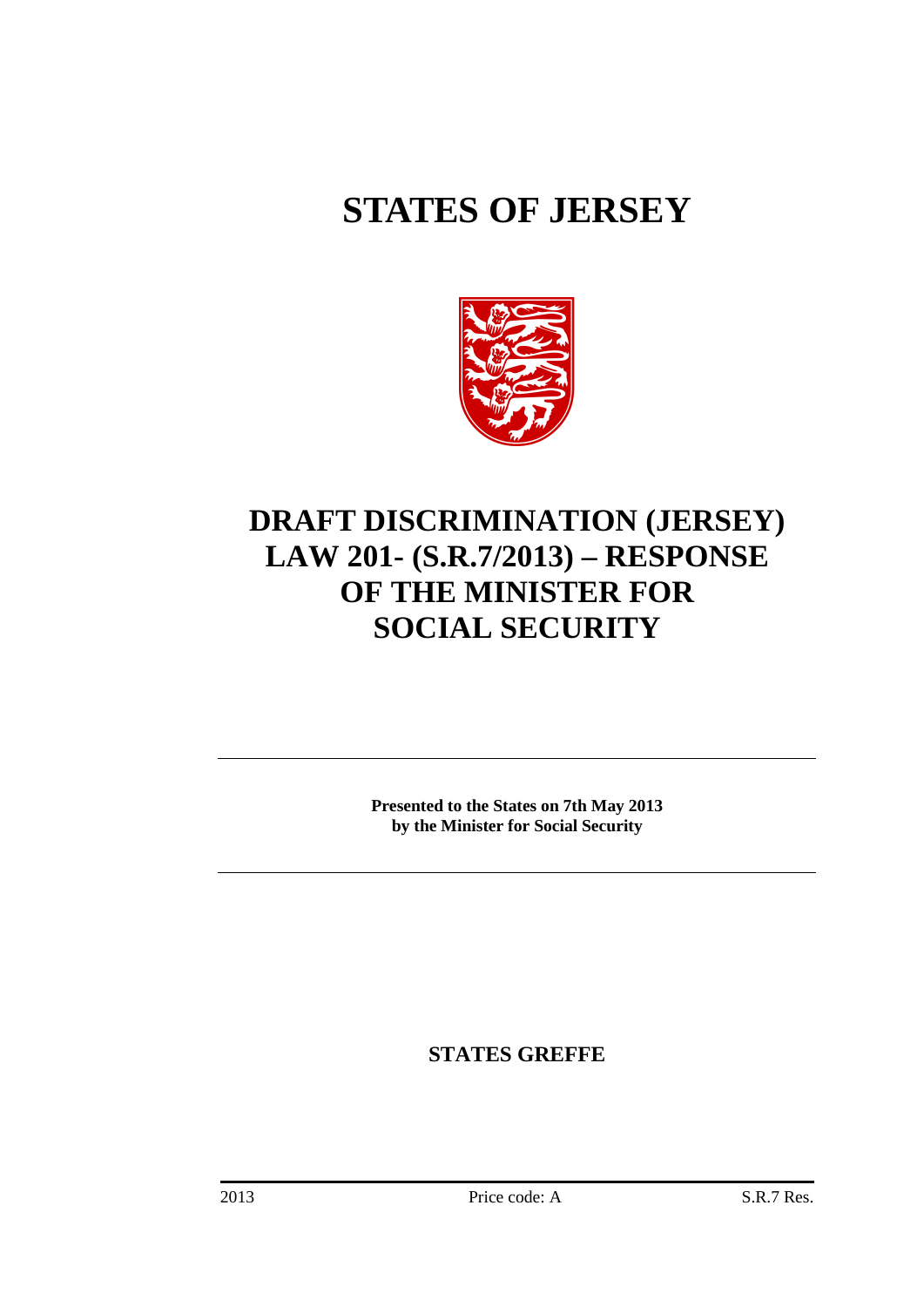## **DRAFT DISCRIMINATION (JERSEY) LAW 201- (S.R.7/2013) – RESPONSE OF THE MINISTER FOR SOCIAL SECURITY**

| <b>Ministerial Response to:</b>          | S.R.7/2013                             |
|------------------------------------------|----------------------------------------|
| <b>Ministerial Response required by:</b> | 14th June 2013                         |
| <b>Review title:</b>                     | Draft Discrimination (Jersey) Law 201- |
| <b>Scrutiny Panel:</b>                   | Health, Social Security and Housing    |

### **INTRODUCTION**

The Minister for Social Security (the 'Minister') is grateful to the Health, Social Security and Housing Scrutiny Panel (the 'Panel') for undertaking a review of the Draft Discrimination (Jersey) Law 201- (the 'draft Law').

### **FINDINGS**

The Minister presents the following responses to the Panel's 6 recommendations –

*1. The Minister should issue additional guidance for the Jersey Employment Tribunal in order to clarify the uncertainty of whether a breach of the Draft Law may be committed by an employer extraterritorially.* 

Article 2(1) of the draft Law provides that, in general, the draft Law will apply to acts of discrimination committed in Jersey. Article 2(2) of the draft Law then provides that, in respect of employment, it covers employment 'wholly or mainly' in Jersey. The Minister is satisfied that the position is sufficiently clear and is consistent with similar provisions in other legislation, in particular the Employment (Jersey) Law 2003 (the 'Employment Law'), which also applies to employment 'wholly or mainly' in Jersey (see Article 101 of that Law). The Minister is not aware of any difficulty or ambiguity arising from the application of that provision of the Employment Law in practice. While it might be possible to imagine difficult scenarios where the application of the words 'wholly or mainly' might not be straightforward, it is not practicable to issue guidance specifically for each of them. Ultimately, the Minister is not persuaded that the Employment and Discrimination Tribunal (the 'Tribunal') should be guided by the Minister in this respect and the Minister is content that the Tribunal can reach a conclusion on the evidence as to the application of these words.

*2. In view of the international nature of many businesses that trade within Jersey, the Minister should consider broadening Article 12 of the Draft Law to encompass foreign law as well as Jersey law partnerships which operate within Jersey.* 

The Minister agreed that the draft Law should also encompass foreign law partnerships and lodged an amendment on 30th April 2013 (P.6/2013 Amd.).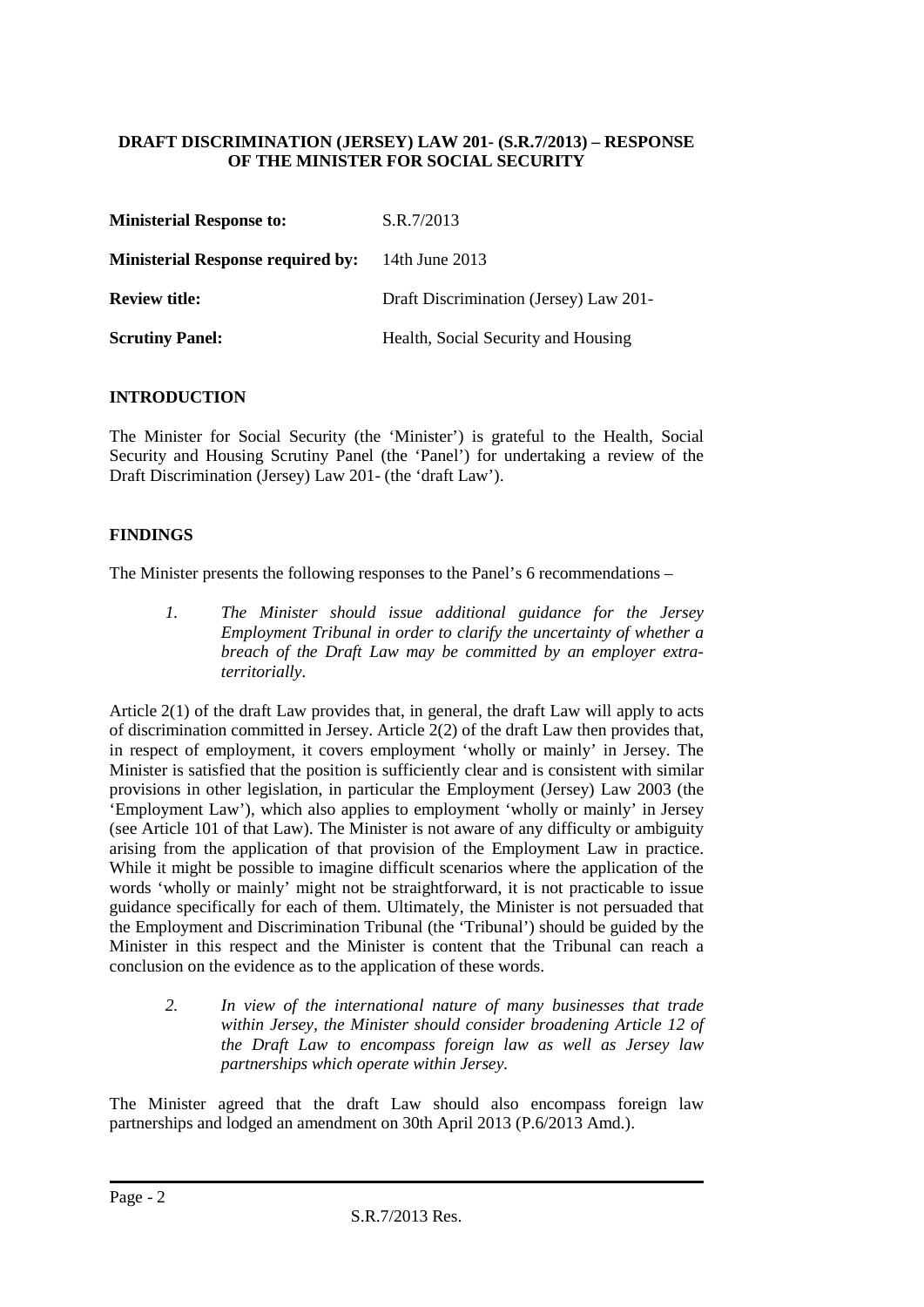*3. The Minister should consider taking a different approach to the sanctions which may be imposed on profit and non-profit making sectors in relation to the same discrimination acts.* 

The draft Law does not make provision for the imposition of punitive damages, sanctions and fines. Where there is no financial loss to a complainant, for example in a voluntary or honorary position, any compensation for hurt and distress is limited to £5,000 and so this is the maximum amount that can be awarded. Even this sum will only be awarded in the most serious of cases. The Minister has the power under Article 42(3)(a) of the draft Law to prescribe by Order the matters which the Tribunal may take into consideration in determining amounts of compensation. It is the Minister's intention to provide guidance in determining awards for hurt and distress. There will be cases where compensation will not be appropriate and Article 42 makes it clear that compensation is merely one of the options available to the Tribunal. It is anticipated that many cases involving voluntary work could be adequately dealt with through a Tribunal declaration and/or a recommendation.

*4. Over time, it would be beneficial for the Minister to consider establishing an Employment and Discrimination Appeals Tribunal to sit in common between Jersey and Guernsey in order to hear appeals from both jurisdictions. Discussions should take place with Guernsey to determine whether a joint Employment and Discrimination Appeals Board could be established.* 

The Minister will consider the possibility of establishing a joint appeals tribunal.

*5. The Minister should give further consideration to providing the Tribunal with other options such as the power to issue nondiscrimination notices in the first instance as part of the "bedding-in" process.* 

The Minister had considered the issue of non-discrimination notices during the preparation of the draft Law but decided that, on balance, these would be overly burdensome. It was always the Minister's intention to simplify the draft Law as far as possible, avoiding any unnecessary bureaucracy. The administration of nondiscrimination notices would require the establishment of a separate inspection and enforcement system with criminal penalties, which would operate in addition to the right to make a complaint to the Tribunal. This would bring additional financial and manpower implications. In Guernsey, a non-discrimination notice may be issued by the Commerce and Employment Department, whereas the Panel proposes that they should be issued by the Tribunal. However matters will only come to the attention of the Tribunal when an individual complaint is made.

The Minister is satisfied that the Tribunal has enough tools at its disposal to deal with complaints appropriately and proportionately. For example, the Tribunal can make a declaration of the rights of the parties and can also recommend that the respondent takes appropriate practical action, within a specified period, to reduce the adverse effect of the discrimination on the complainant. If the respondent fails to action the Tribunal's recommendations, the Tribunal could then either order the respondent to pay compensation, or increase the amount of any compensation that the respondent may previously have been ordered to pay.